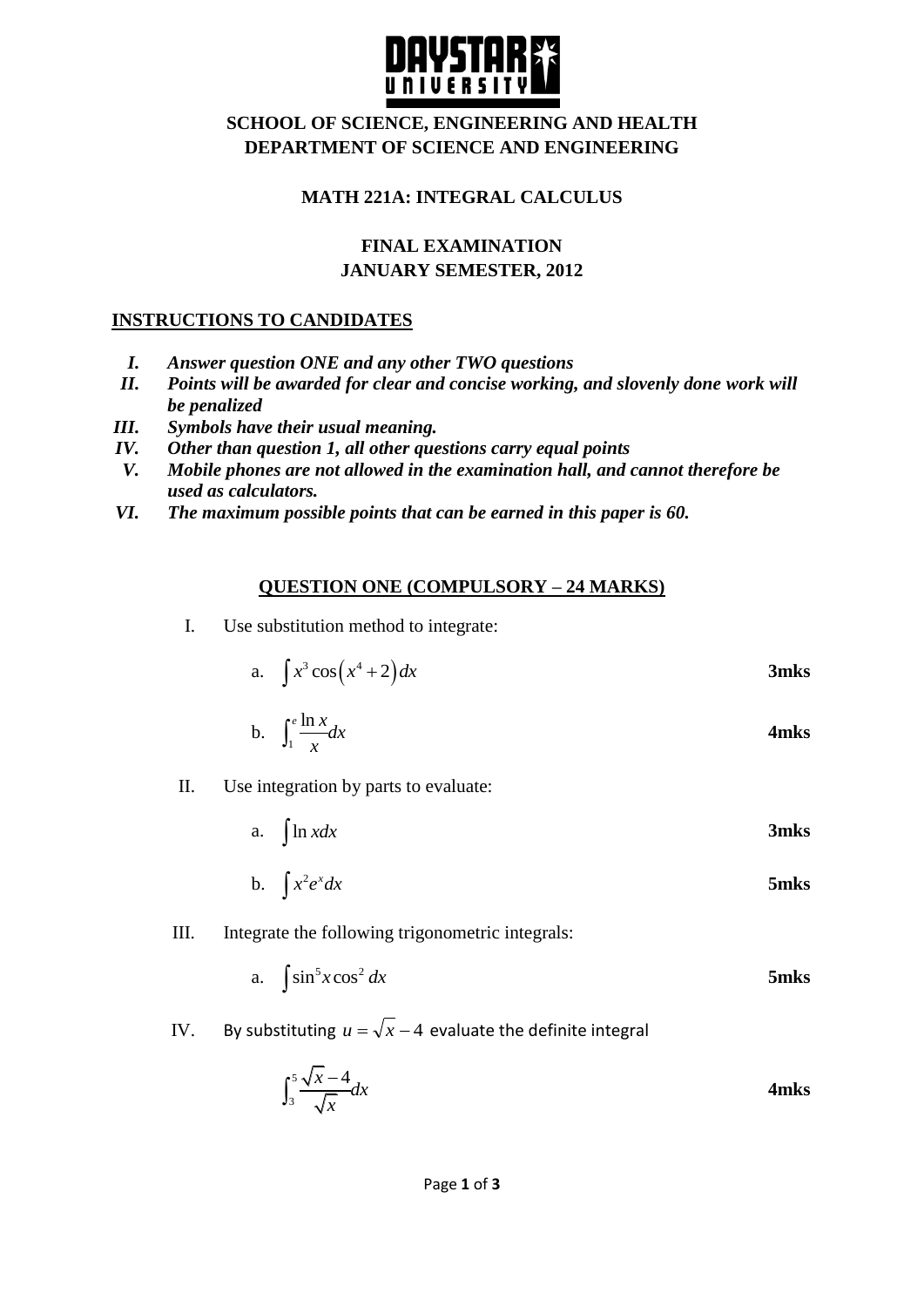#### **QUESTION TWO ( 18 MARKS)**

- I. Evaluate:  $\int e^x \sin x dx$ **6mks**
- II. Use the partial fractions or otherwise to prove

$$
\int \frac{dx}{x^2 - a^2} = \frac{1}{2a} ln \left| \frac{x - a}{x + a} \right| + c
$$
 4mks

And use the formula to evaluate:

$$
\int \frac{1}{x^2 - 64} dx
$$
 2mks

III. Find the length of the arc of the semi cubical parabola  $y^2 = x^3$  between the points  $(1,1)$  and 4,8 . **6mks**

#### **QUESTION THREE ( 18 MARKS)**

- I. Sketch the region and find the area bounded by the parabola  $y = 2 x^2$  and the line  $y = x$ . **8mks**
- II. Use Simpson's Rule with  $n = 5$  to approximate the integral  $\int_{0}^{1} e^{x^2} dx$  $\int_0^1 e^{x^2} dx$ . **5mks**
- III. Use the trapezoidal rule with  $n = 4$  to estimate

$$
\int_1^2 x^2 dx
$$

Compare the estimate with the exact value of integral. **5mks**

#### **QUESTION FOUR ( 18 MARKS)**

I. Use integration of rational functions by partial fractions to evaluate:

$$
\int \frac{x^4 - 2x^2 + 4x + 1}{x^3 - x^2 - x + 1} dx
$$
9mks

II. Find the centre of mass of the region bounded by the line  $y = x$  and  $y = x^2$ .

**9mks**

#### **QUESTION FIVE ( 18 MARKS)**

Page **2** of **3**